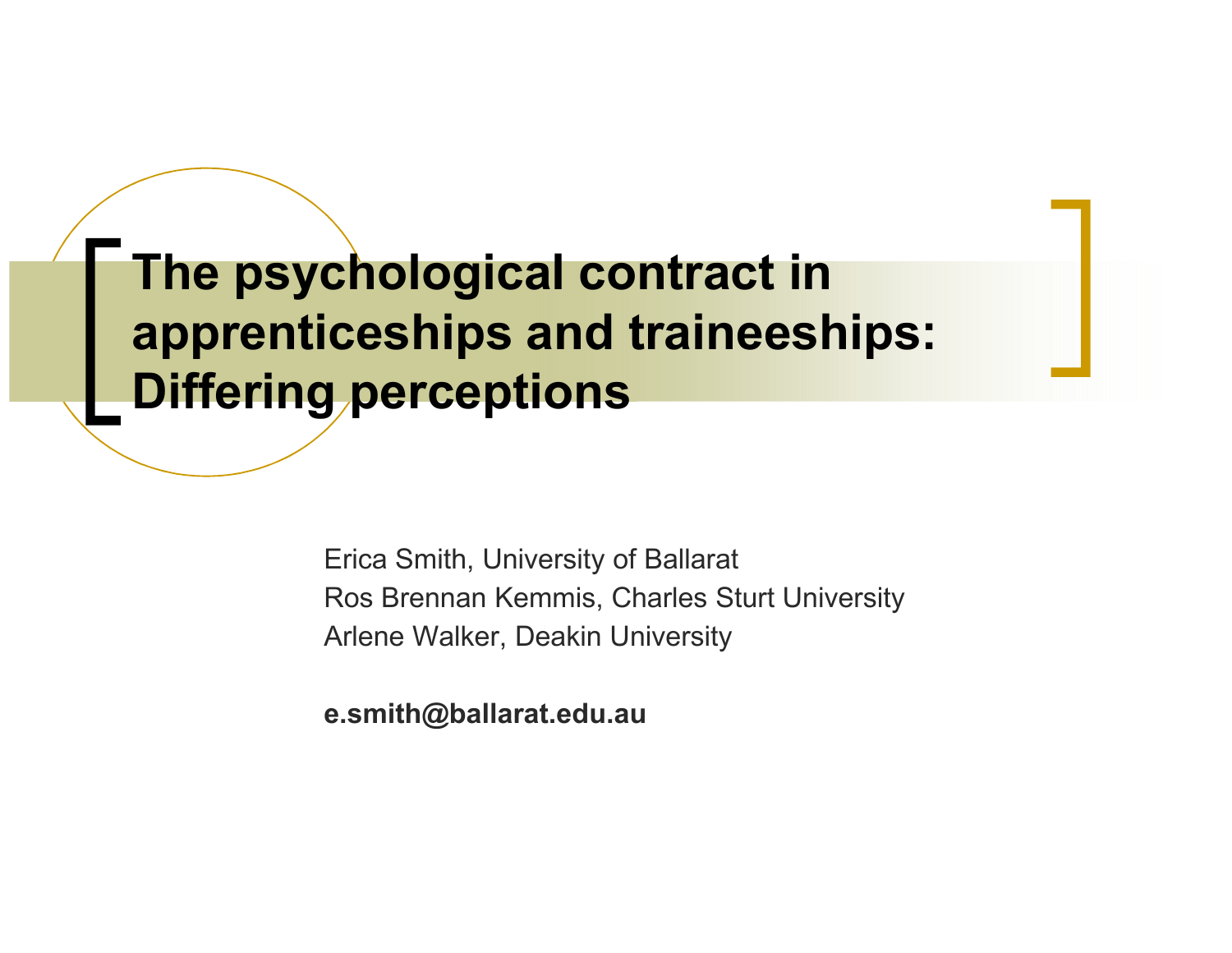# What's the psychological contract?

- F. An implicit contract between employer and employee.
- $\mathcal{C}^{\mathcal{A}}$  It concerns mutual expectations and obligations
- F. What happens when they differ?
- F. What happens when the contract is breached?
- $\mathcal{L}_{\mathcal{A}}$  Common in the Human Resource Management literature, especially in the recent tight labour market.



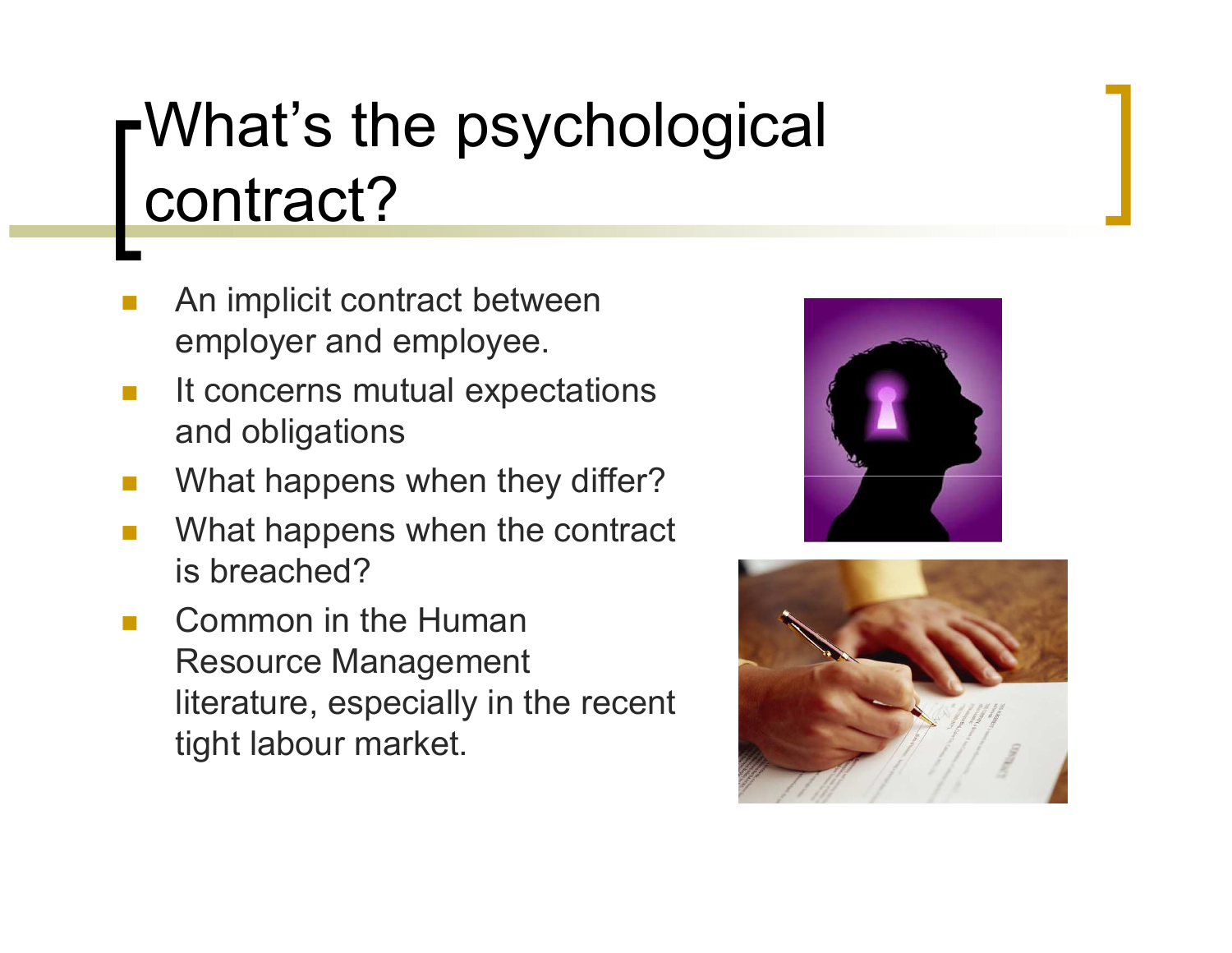## Why is it of interest to us?

- Retention of apprentices and trainees is of great interest.
- The psych contract allows us a framework for examining expectations and factors that affect tiesbetween employers and employees.
- We are particularly interested in differences between apprentices & trainees, and among industry groups.
- We want to provide data that helps employers and intermediaries improve retention and improve the experiences of apprentices & trainees.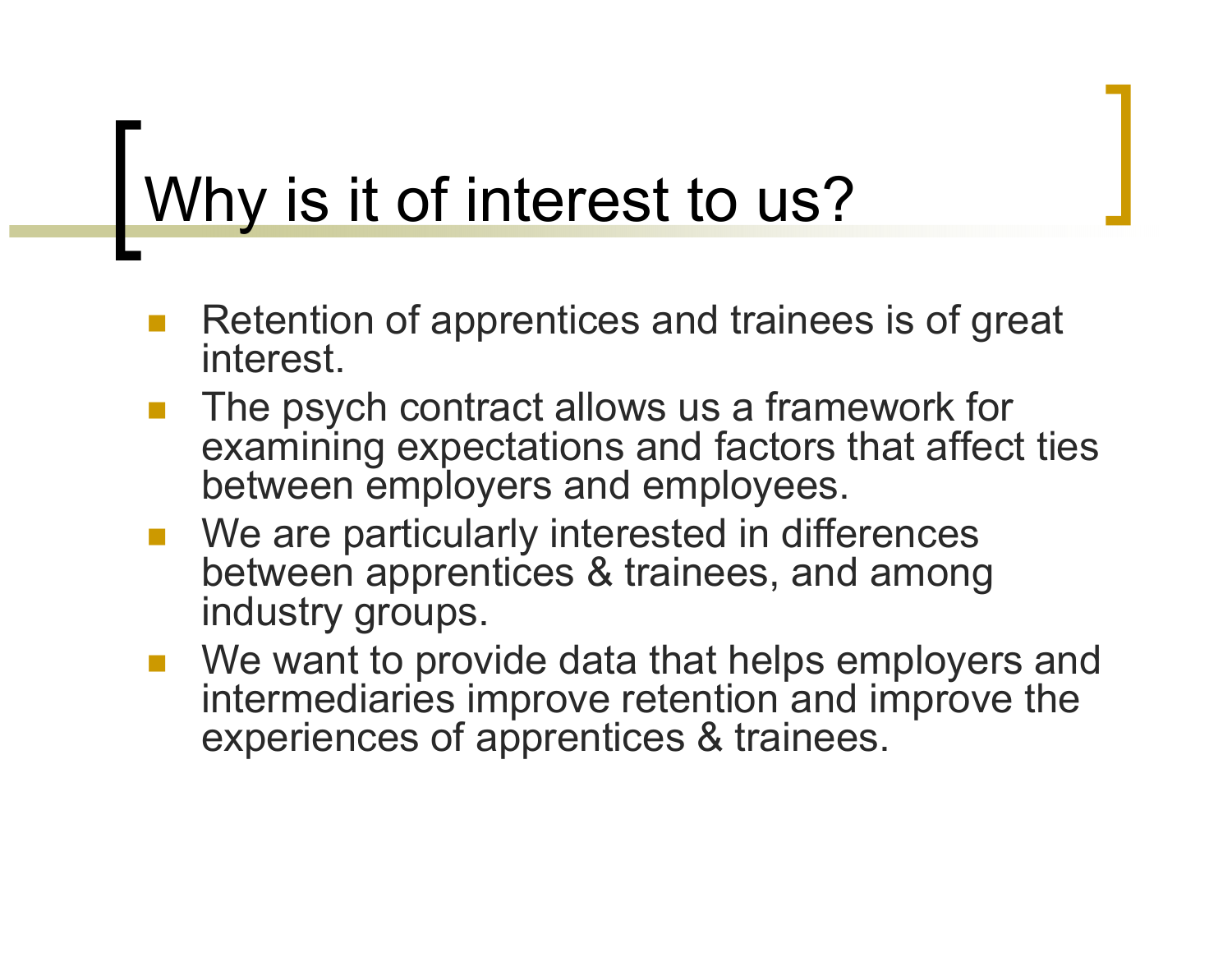What's special about apprenticeships and traineeships?

- The psychological contract has extra partners: The RTO and (often) intermediaries such as AACs.
- GTOs in particular are an important 'third party'.
- **There is an expectation of learning, which** is arguably greater than in 'normal' employment.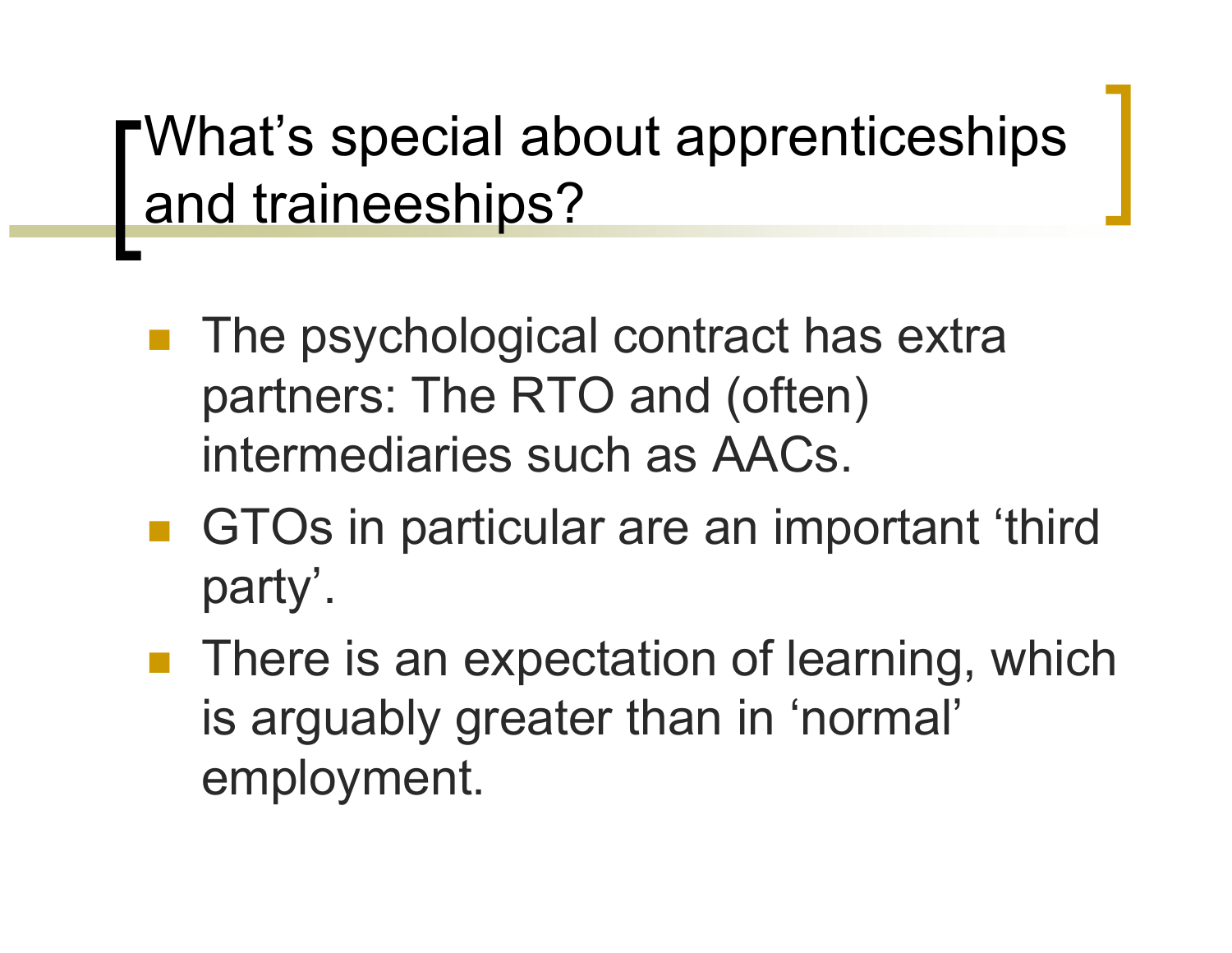### Our project

- Funded by NCVER, running from late 2009-late 2010.
- **From our original proposal, we were asked From our original proposal, we were asked** to strengthen the employer viewpoint and to add expectations about literacy and numeracy.
- Currently at final report stage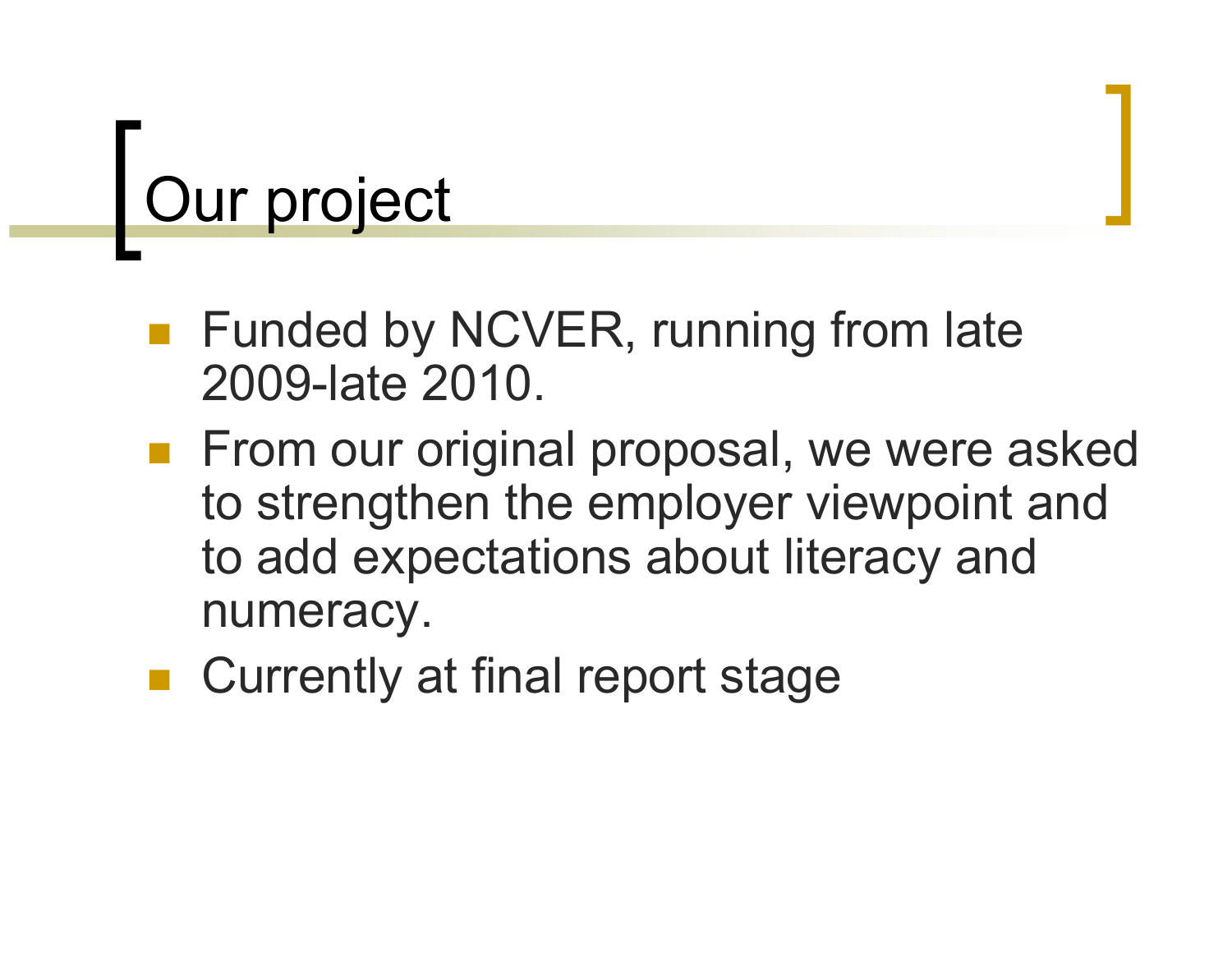### Research method, 2009-10

- F. Interviews with 13 stakeholders covering 10 organisations.
- F. Survey sent to 1000 apprentices and 1000 trainees in each of Qld and Victoria. Used some standardised psych contract questions. An additional wave sent to improve numbers.  $n=219$
- Survey sent to 2000 employers of apprentices/trainees in Qld F. and Vic.  $n=262$
- Additional survey to GTOs as employers in Qld & Vic, and to F. GTOs to administer to apps/trns. (not covered in this paper)
- Case studies in 9 companies employing apprentices and trainees.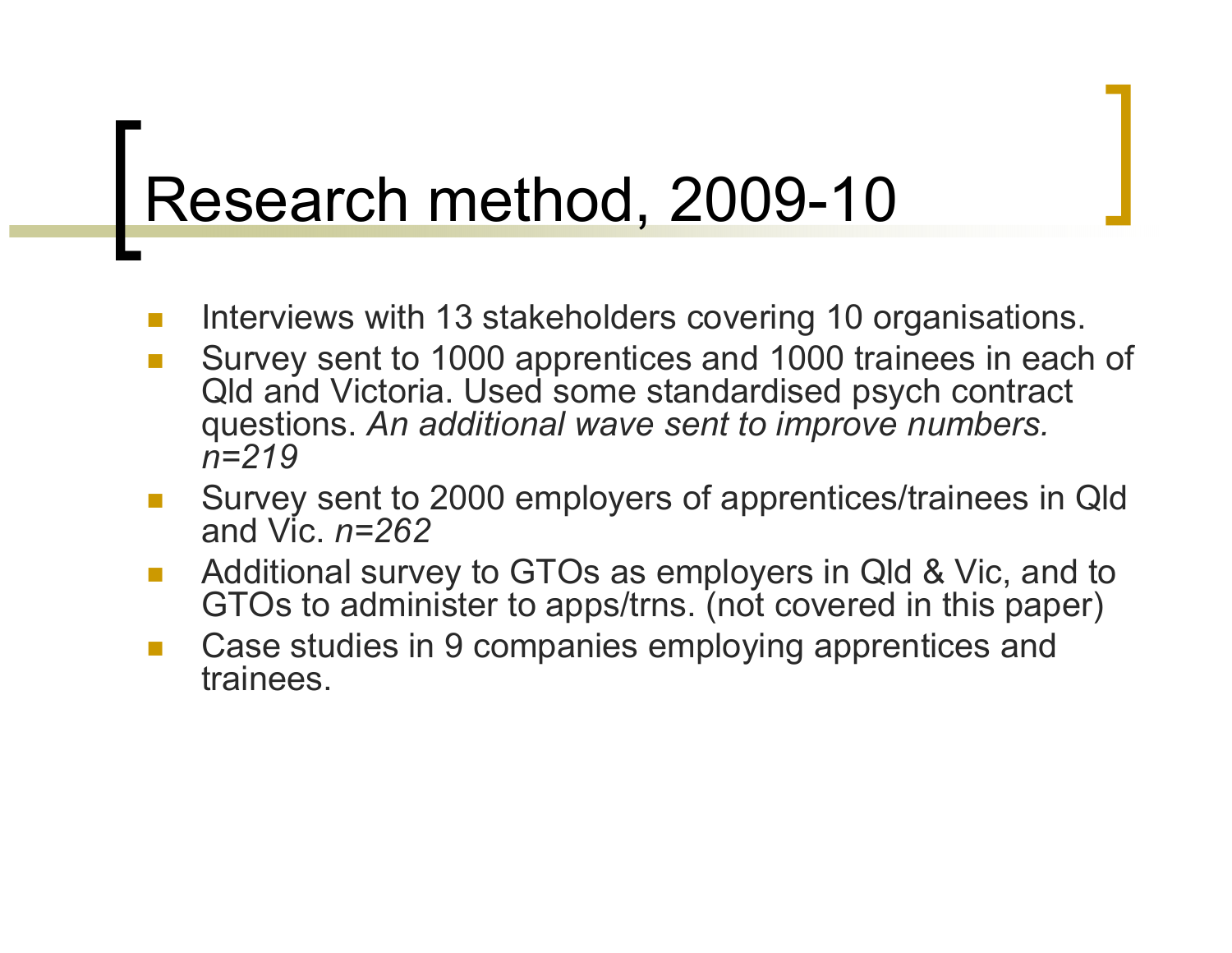## Stakeholder interviews (13 people)

- $\sim$  National Association of AACs, Group Training Australia, STAs (2), Employer peak bodies (2), DEEWR, examples of TAFE, private RTO, AAC.
- $\mathcal{L}_{\mathcal{A}}$ Telephone interviews lasting around one hour.
- $\mathcal{L}^{\text{max}}$  Questions: What are the expectations of the parties; what discrepancies might there be, how do these come about, and what are the consequences if the psychological contract is breached?
- **Ta** Findings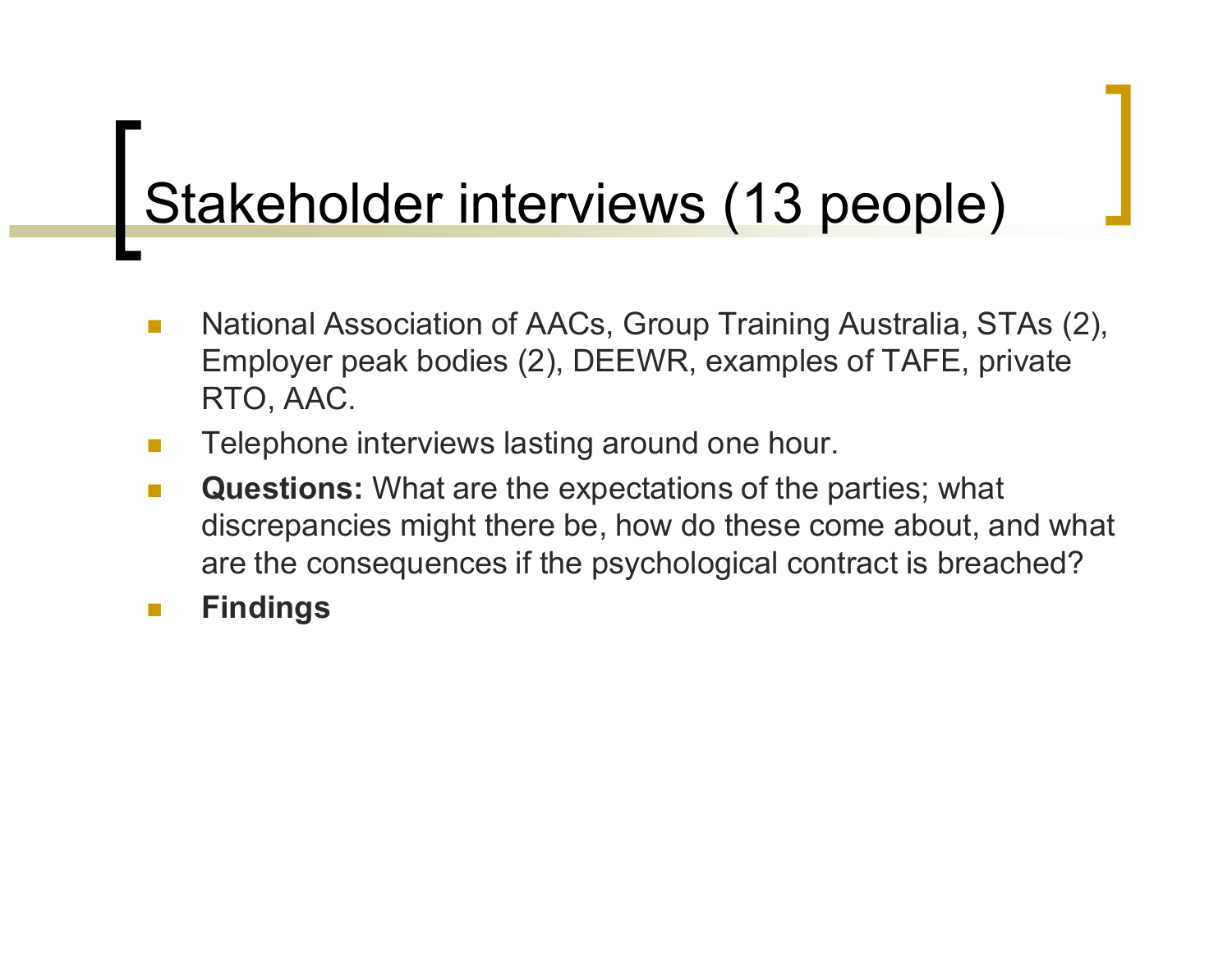### Apprentice/trainee survey

- m. Sections on demographics, expectations related to employment and training (and how far they had been met); and expectations relating to the literacy & numeracy demands of the contract, the job & the training.
- $\mathcal{L}_{\mathcal{A}}$  Survey sent to 1000 apprentices and 1000 trainees in each of Qld and Victoria. Second wave sent as response rate was low.<br>Respondents drawn from STA databases.
- $\sim$  The survey adapts pre-existing scales used in Australian HR literature. (Hutton & Cummins, 1997)
- $\mathcal{L}_{\mathcal{A}}$  The scales look at expectations and obligations from the point of view of the employer and the employee
- They measure **IMPORTANCE** of each item and whether the item **The State** HAS BEEN MET.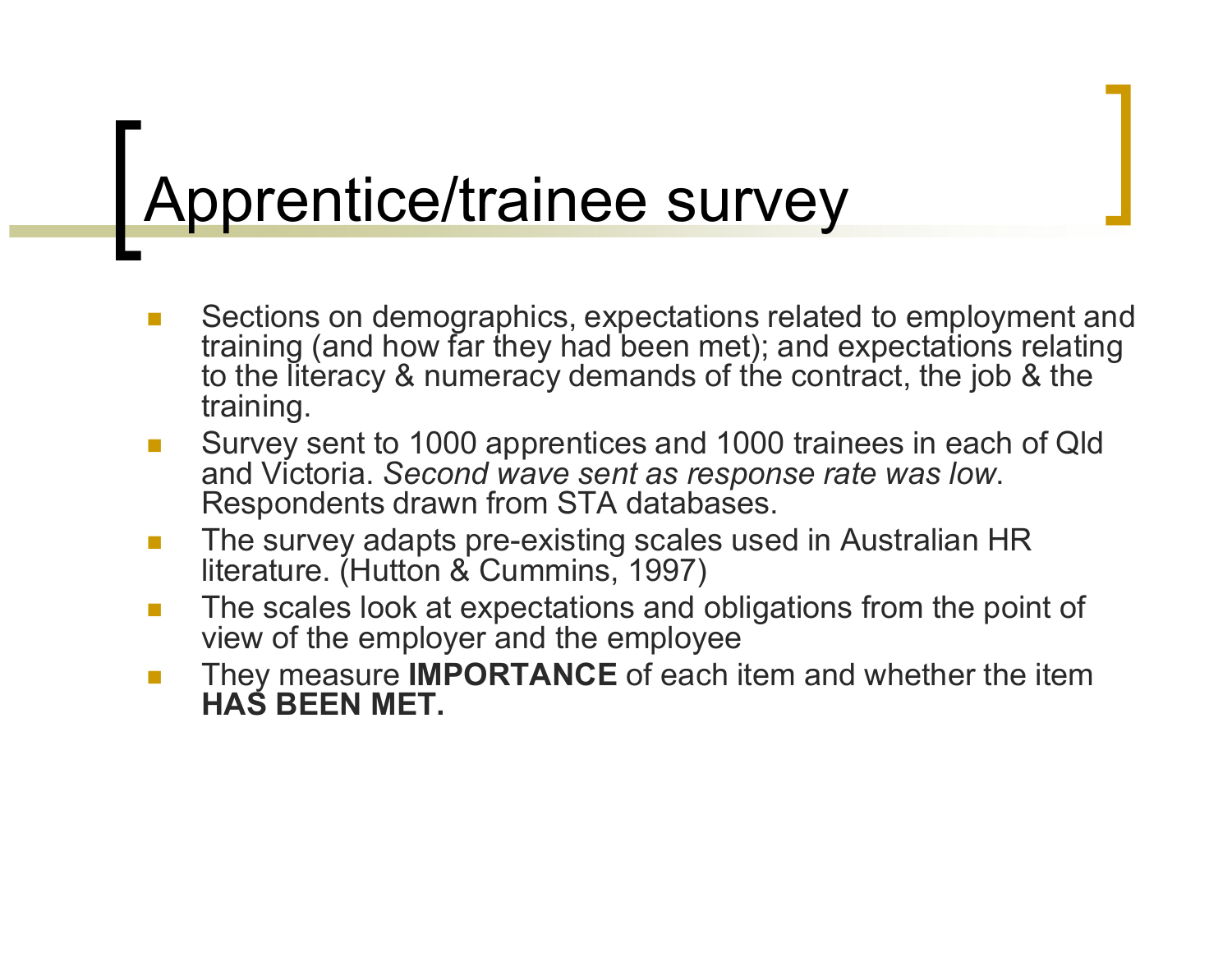## Example of a scale: I believe it is important for my employer to….

| Please circle one number on the scale on each line |                                                                       |   | Obligation is |                |   |   |   |                 |  | Obligation is |   |                 |
|----------------------------------------------------|-----------------------------------------------------------------------|---|---------------|----------------|---|---|---|-----------------|--|---------------|---|-----------------|
|                                                    |                                                                       |   | not at all    |                |   |   |   |                 |  |               |   | extremely       |
|                                                    |                                                                       |   | important     |                |   |   |   |                 |  | important     |   |                 |
|                                                    | Talk with me about matters which affect me                            | 0 |               |                | 3 | 4 | 5 | 6               |  | 8             | 9 | 10              |
| $\overline{2}$                                     | Help me develop my career                                             | 0 |               | 2              | 3 | 4 | 5 | 6               |  | 8             | 9 | 10              |
| 3                                                  | Be particularly considerate of long-serving employees                 | 0 |               | $\gamma$       |   | 4 | 5 | 6               |  | 8             | 9 | 10              |
| 4                                                  | Provide me with support regarding personal problems                   | 0 |               | $\overline{2}$ | 3 | 4 | 5 | 6               |  | 8             | 9 | 10              |
| 5                                                  | Provide the resources required to do my work                          | 0 |               | $\overline{2}$ | 3 | 4 | 5 | 6               |  | 8             | 9 | 10              |
| $6\phantom{1}$                                     | Make sure I am given a job that I like                                | 0 |               | 2              | 3 | 4 | 5 | $6\overline{6}$ |  | 8             | 9 | 10              |
| $\overline{7}$                                     | Make sure my performance appraisal is fair                            | 0 |               | $\mathfrak{D}$ | 3 | 4 | 5 | 6               |  | 8             | 9 | 10 <sup>°</sup> |
| 8                                                  | Treat me the same as everyone with respect to rules and<br>discipline | 0 |               |                | 3 | 4 | 5 | 6               |  | 8             | 9 | 10              |
| 9                                                  | Help me gain promotion                                                | 0 |               |                | 3 | 4 | 5 | 6               |  | 8             | 9 | 10              |
| 10 <sup>1</sup>                                    | Give me adequate training for the job                                 | 0 |               | $\mathfrak{D}$ |   | 4 | 5 | 6               |  | 8             | 9 | 10              |
| 11                                                 | Allow me time off to meet personal or family needs                    | 0 |               | $\mathfrak{D}$ |   | 4 | 5 | $6\phantom{.}6$ |  | 8             | 9 | 10              |
| 12                                                 | Act in a supportive way towards me                                    | 0 |               |                |   | 4 | 5 | 6               |  | 8             | 9 | 10              |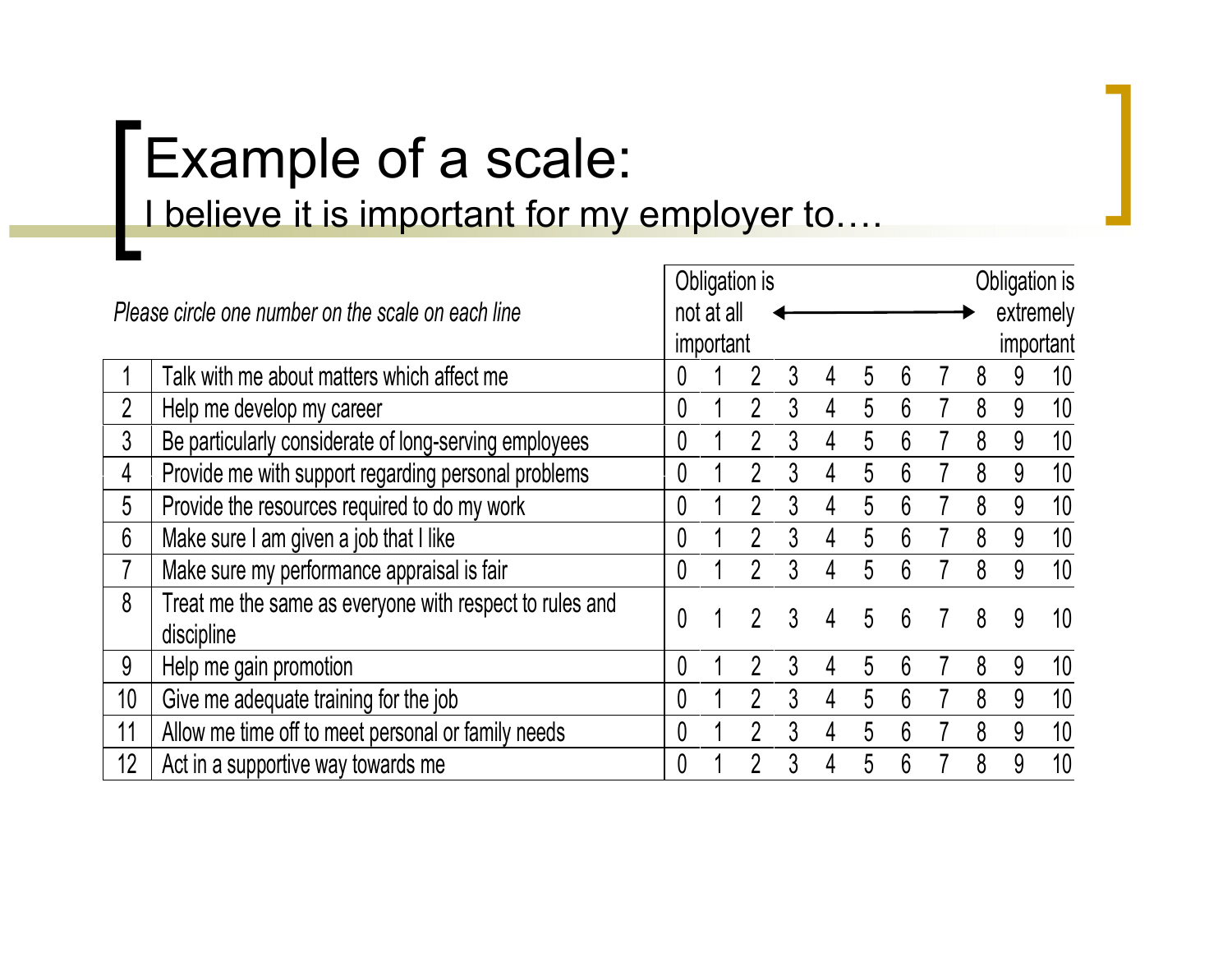## Apprentice/trainee survey findings

Table 3: Means and independent samples t-test statistics examining differences between employers and employees regarding mean importance and met ratings

|                         |                                  | <b>Employers</b> |              |            |              |              |               |                   |
|-------------------------|----------------------------------|------------------|--------------|------------|--------------|--------------|---------------|-------------------|
|                         | <b>Scale</b>                     | <b>Apps</b>      | <b>Trnee</b> | <b>Tot</b> | App          | <b>Trnee</b> | <b>Tot EE</b> | t-                |
|                         |                                  |                  | S            | ER         | $\mathbf{s}$ | $\mathbf{s}$ |               | test <sup>1</sup> |
|                         | <b>Importance of Obligations</b> |                  |              |            |              |              |               |                   |
|                         | <b>Employer obligations</b>      | 8.5              | 8.4          | 8.5        | 8.2          | 8.2          | 8.2           | $2.7*$            |
| $\overline{2}$          | <b>Employee obligations</b>      | 8.3              | 8.0          | 8.2        | 8.2          | 8.1          | 8.2           | 0.4               |
| 3                       | <b>Training obligations</b>      | 8.6              | 8.7          | 8.7        | 8.9          | 8.6          | 8.8           | $-1.4$            |
|                         | <b>Met Obligations</b>           |                  |              |            |              |              |               |                   |
| $\mathbf 1$             | <b>Employer obligations</b>      | 8.6              | 8.4          | 8.5        | 7.7          | 6.9          | 7.0           | $7.3*$            |
| $\overline{\mathbf{2}}$ | <b>Employee obligations</b>      | 7.9              | 7.8          | 7.9        | 8.6          | 8.4          | 8.5           | $-4.4*$           |
| $\overline{\textbf{3}}$ | <b>Training obligations</b>      | 8.5              | 8.4          | 8.4        | 7.8          | 7.6          | 7.7           | $4.1*$            |

Notes: Apps = apprentices; Trnees = trainees; Tot ER = total employers; Tot EE = total employees;  $\frac{1}{1}$  Group differences t-test comparing total employers with total employees;\* significant at p < .05; Item response range: 0 (not at all met) to 10 (completely met).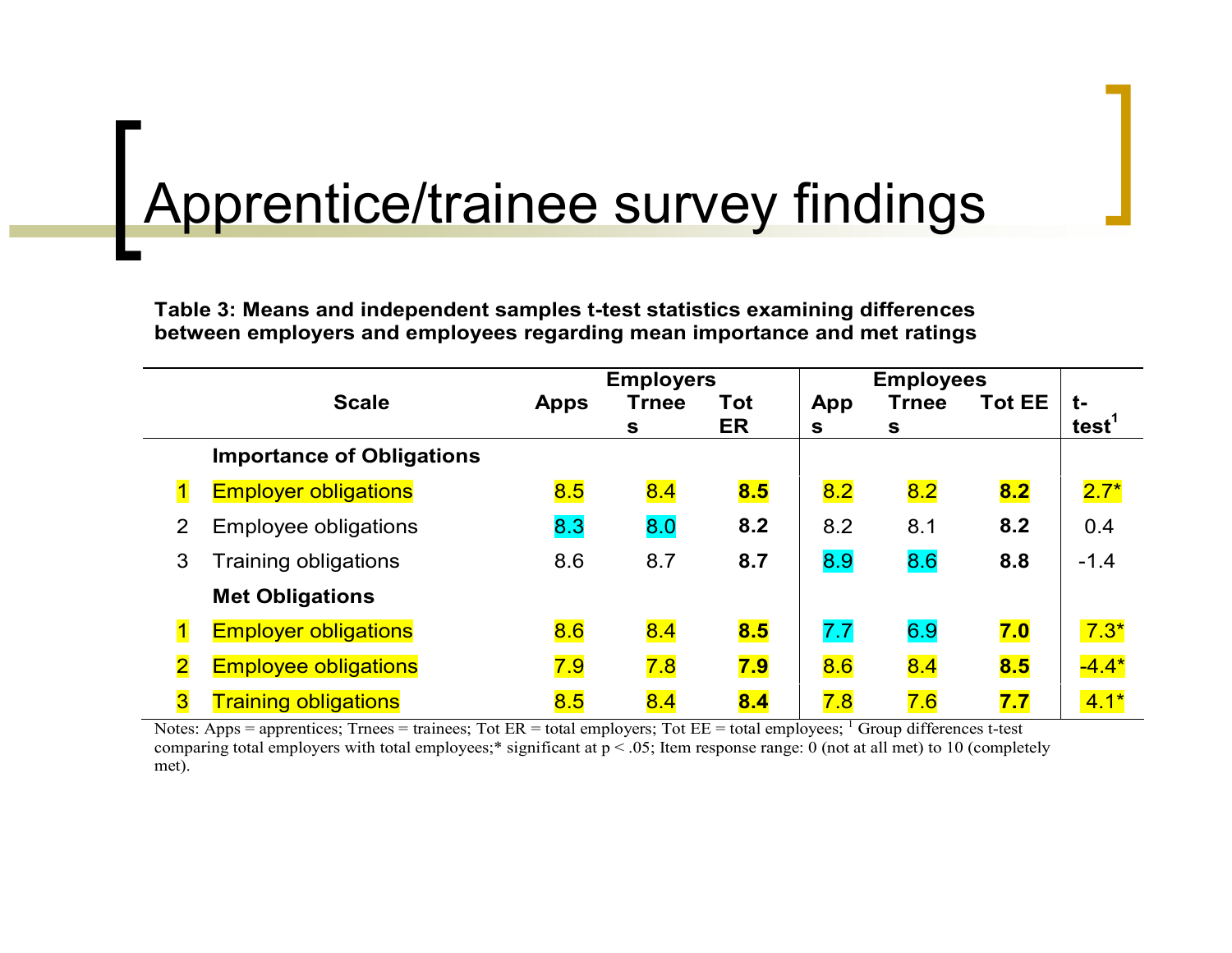### Obligations considered most and least important

#### Employer obligations

- **Employers and employees rated adequate training for the job and Employers and employees rated adequate training for the job and** m. *treated the same re rules and discipline as two of the most*<br>important obligations important obligations,
- m, ■ Job that I like and support for personal problems were rated as the least important employer obligations by both perties. least important employer obligations by both parties

#### Employee obligations

- Always be punctual and attend work every day were rated as two of m, the most important obligations.
- Both parties rated willing to accept a transfer and work more hours *than contracted* as employee obligations that were **not important**.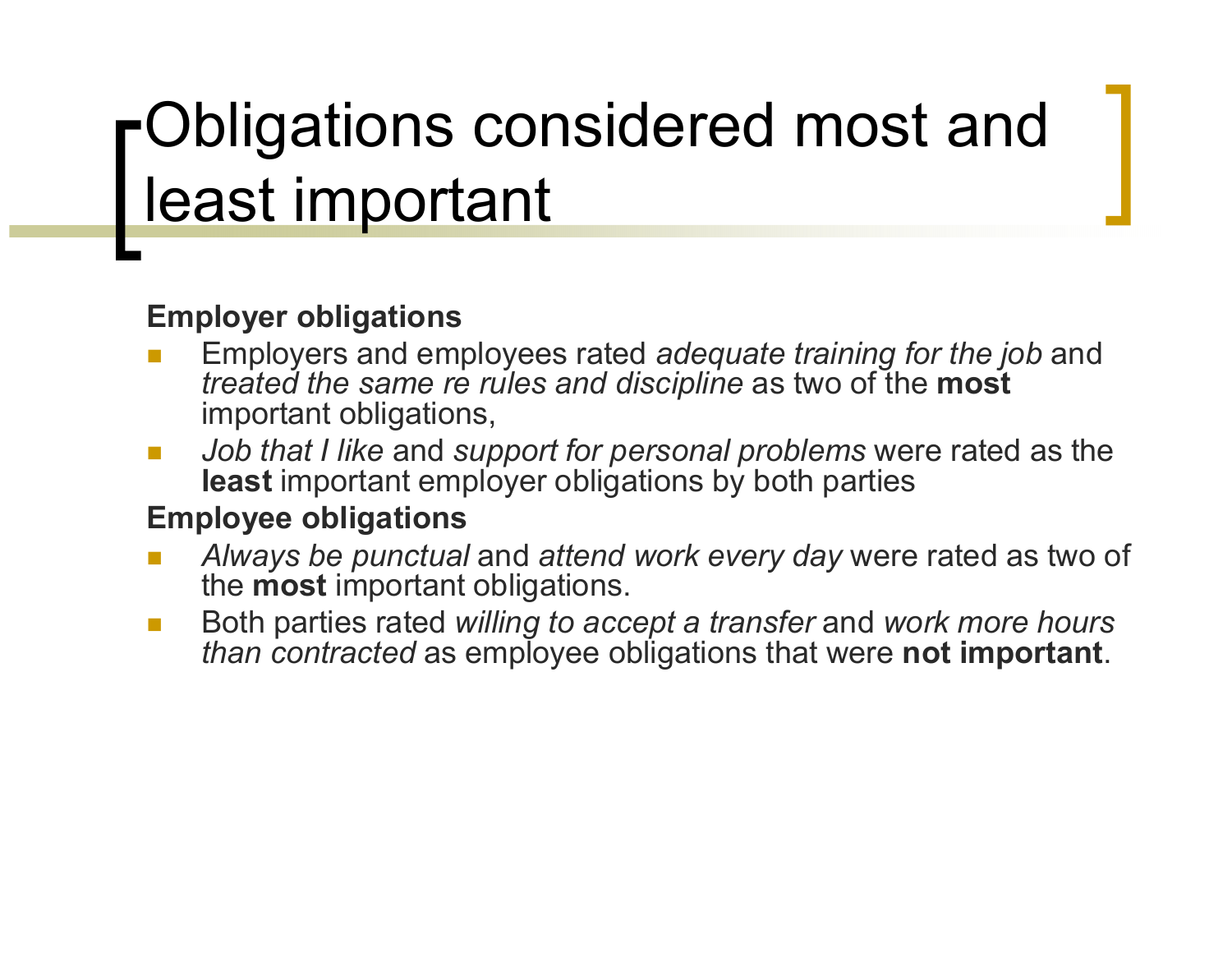## Case studies

The purpose of these was to:

- Examine the nature of the psychological contract and how it's developed in its context.
- Examine influences of RTOs, GTOs etc.
- Look at breaches of contract using 'critical incident' questioning.
- Seek good practice in alignment of expectations.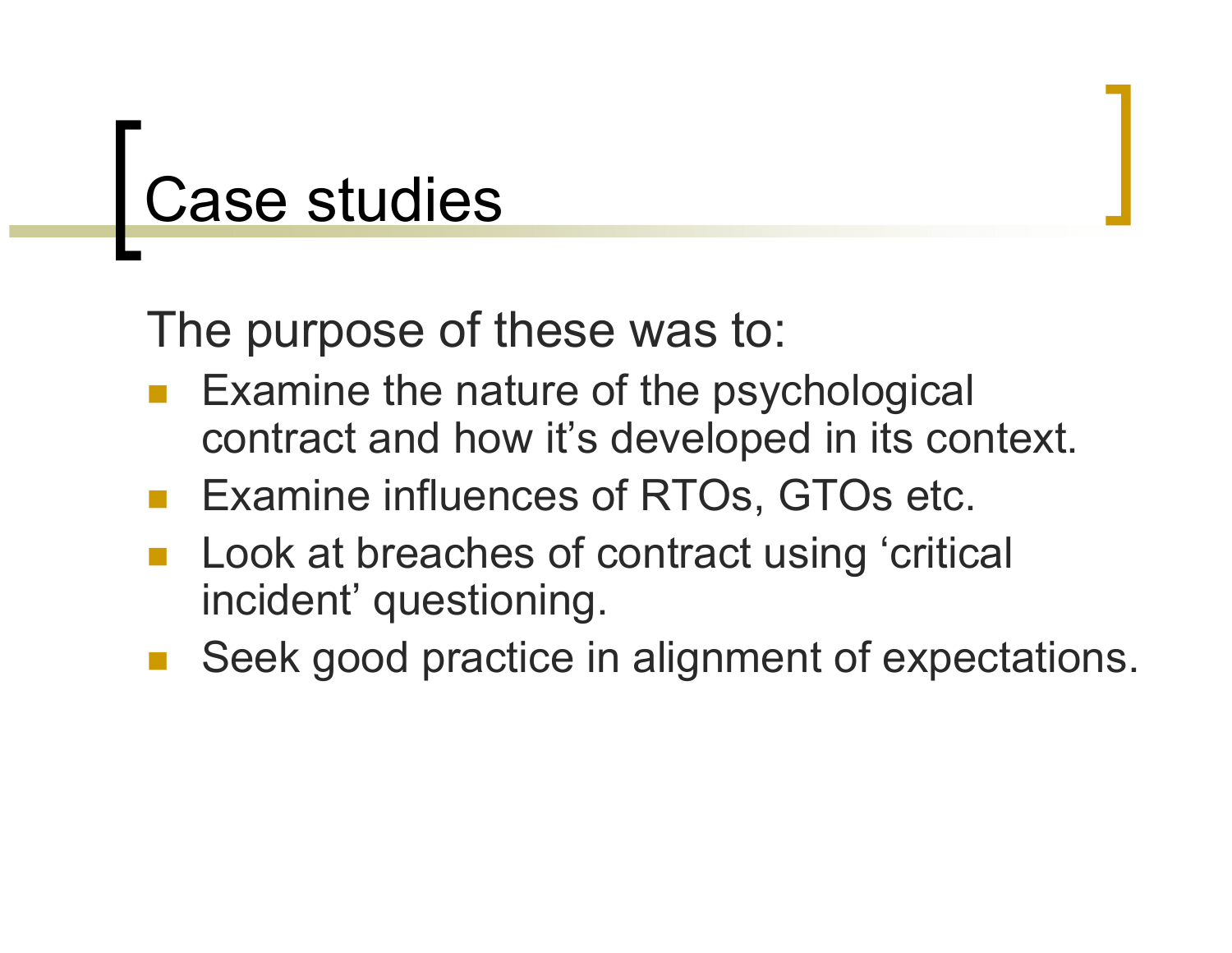## Case study sites

| Company                    | <b>Apprentices</b> | <b>Trainees</b> | <b>Industry area</b>              | <b>State</b> |
|----------------------------|--------------------|-----------------|-----------------------------------|--------------|
| pseudonym                  |                    |                 |                                   |              |
| <b>Building Co</b>         | X                  |                 | <b>Building &amp;construction</b> | <b>WA</b>    |
| <b>Electrical RailCo</b>   | X                  |                 | <b>Construction/electrical</b>    | <b>VIC</b>   |
| Hospitality and            | X                  | $\times$        | Hospitality, gaming and           | <b>ACT</b>   |
| GamingCo                   |                    |                 | horticulture                      |              |
| PowerCo                    | X                  |                 | <b>Electricity generation</b>     | <b>QLD</b>   |
| <b>RetailCo</b>            |                    | X               | Retail                            | <b>VIC</b>   |
| RestaurantCo               |                    | X               | Fast food                         | QLD          |
| <b>Steel Manufacturing</b> | X                  |                 | Engineering, manufacturing        | QLD          |
| Co                         |                    |                 |                                   |              |
| <b>Regional GTO</b>        | X                  | X               | 126 different vocations           | <b>NSW</b>   |
| <b>Electro GTO</b>         | X                  | $\times$        | Traditional trades,               | <b>VIC</b>   |
|                            |                    |                 | business                          |              |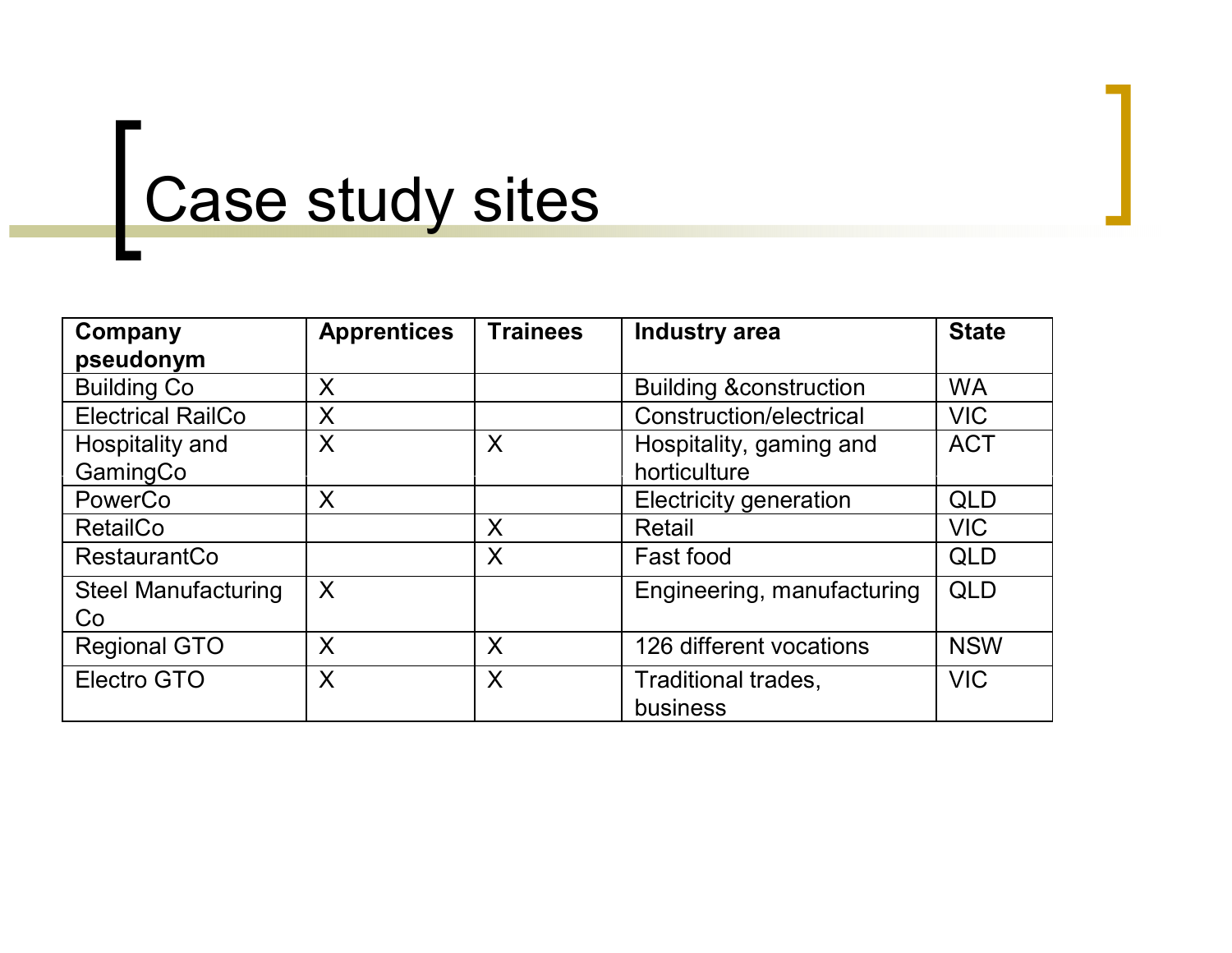## Conclusions

- Expectations of apprenticeships and traineeships were in most respects the same as of many job;
- The major difference was increased expectations in the training area;
- 'Pastoral care' not viewed as very important;
- In all these respected, differences between employers and employees were not huge;
- All expectations were met to a high extent compared with surveys of other workers.